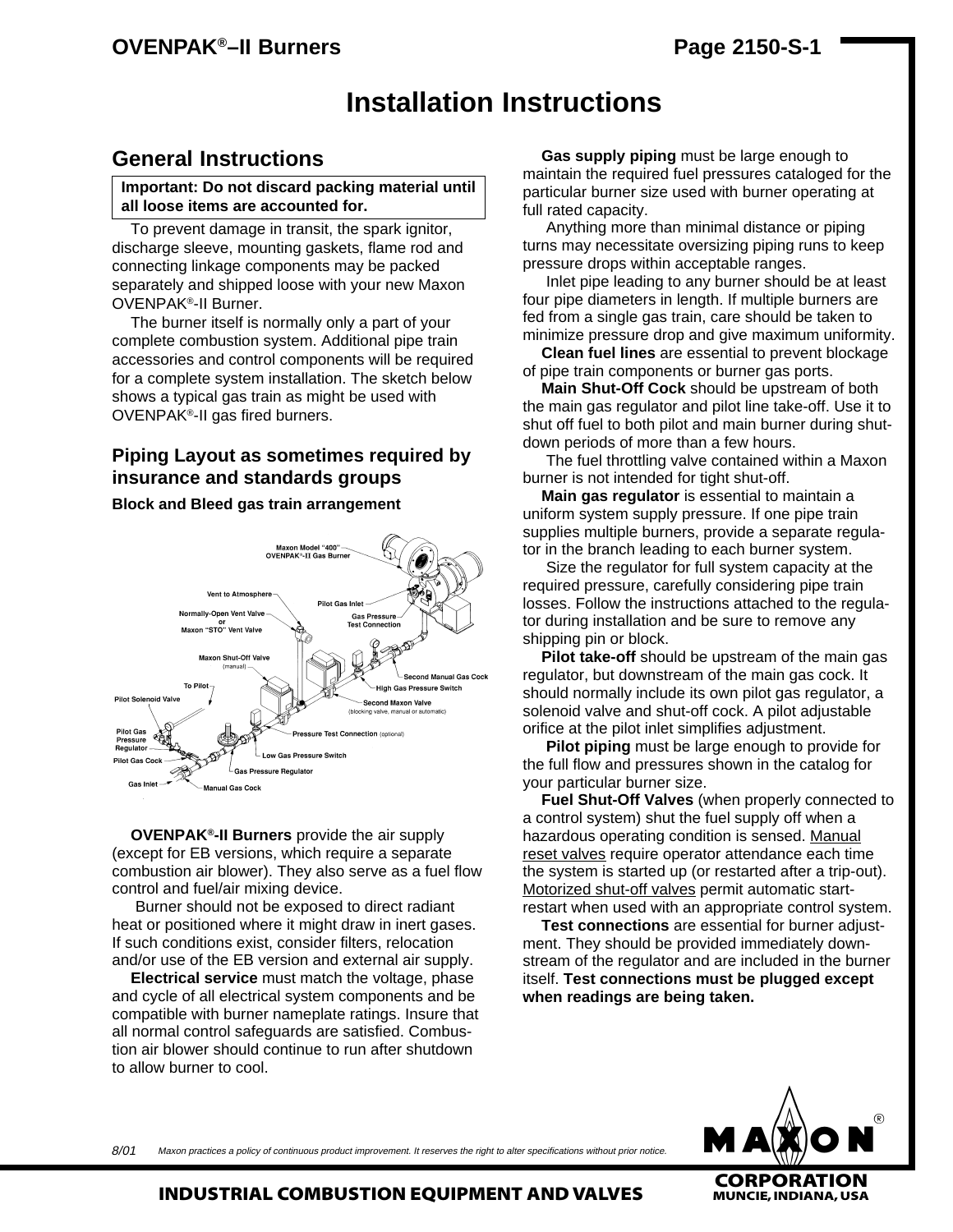### **Page 2150-S-2**

## **OVENPAK®–II Burners**

## **Installation Instructions**

**Horizontal mounting** is preferred, but burner may be mounted in any position suitable for automatic control motor and UV scanner (if used).

OVENPAK®-II Burners will typically be installed through an oven wall or insulated air duct. Cut opening approximately 1" larger in diameter than discharge sleeve to allow for thermal expansion of sleeve.

**Burner mounting** requires eight studs and a flat mounting surface perfectly centered on the discharge sleeve.

After placing burner in position over studs, add lock washers and nuts, then draw up hand-tight only. Check that burner is seated evenly all around the flange, filling any gaps to prevent air leakage, then tighten all nuts firmly.

For proper performance of any burner, air inlet and motor should be surrounded by clean, fresh, cool air.

**Burner and pipe manifold support** will be required to support weight of the burner and connected pipe train components. Air control motors, in particular, require additional support. Maxon connecting base and linkage assemblies are designed to position the control motors to work with the burner, **not** to support their weight.

#### **Suggested supporting arrangements for OVENPAK®-II Burners**





**CORPORATION**

Maxon practices a policy of continuous product improvement. It reserves the right to alter specifications without prior notice.

**Additional burner support** may be required in conjunction with a stiffener plate when mounting OVENPAK®-II Burner (weighing 100-350 pounds) through typical thin wall of heater/oven panels.

**For push-through systems,** use Maxon oven wall gasket (**E**) between stiffener plate and burner body flange. Fill area **D** (see sketch below) with **no more than 2"** of high temperature packing (too little will overheat mounting; too much will overheat sleeve).



**Note: It is important that no insulation or flashing come in contact with the discharge sleeve beyond "D."**

**For pull-through systems,** spacers may be installed on stud bolts and area **D** left empty to admit cooling air past the sleeve.

**WARNING: Welding of burner flange to stiffener plate may cause warpage of burner flange and require additional seal material to prevent leakage.**

**Four lock screws** permit centering of mixing cone within burner body and sleeve.

**INDUSTRIAL COMBUSTION EQUIPMENT AND VALVES**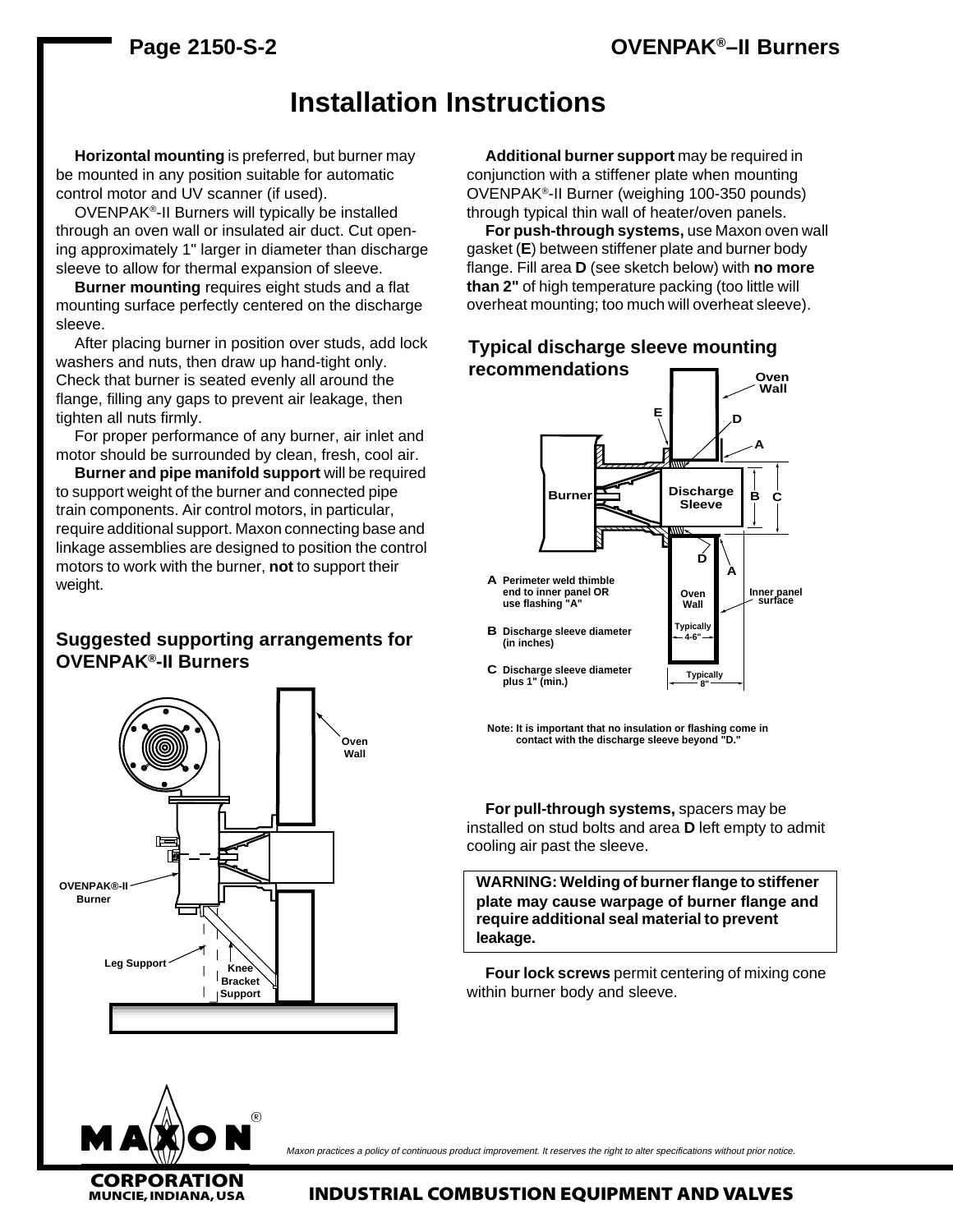## **OVENPAK®–II Burners**

# **Installation Instructions**

#### **Discharge sleeve and cone alignment**

Cone self centering is achieved by using fixed length cone screws. This eliminates the need to adjust for cone alignment. Cone screws should be tight against the housing to ensure proper cone spacing and cone security.

#### **CAUTION: Loose cone screws can cause the following: cone overheating, spark electrode damage, cone ejection.**

The mixing cone is centered in the burner housing and discharge sleeve to provide a small annular opening for the flow of cooling air along the discharge sleeve wall. We SUGGEST periodic inspection of cone screws for tightness in the housing and from the discharge side of the burner to insure that annular opening is maintained.

#### **Blockage of the annular opening will lessen burner service life.**

**Discharge sleeve** must be flush with, or extend beyond, interior wall. Maxon can supply a special 12" long discharge sleeve, but higher noise levels may result, particularly when firing on propane.

**An external viewing port** should be provided for flame observation, preferably in such a position that burner pilot and main flame can both be seen.



**Flame sensing** can be accomplished by either flame rod or UV scanner. When UV scanner is used, it should be kept as close to burner as feasible. Heat block, if used, may affect signal strength with some brands of scanners.

Field conversion from a flame rod version to a UV scanner version and vice versa is possible without any additional burner parts.

**Alternate fuels** may require correction of supply pressures.

**Maxon assumes no responsibility for the use or misuse of the layouts shown. Specific piping and wiring diagrams should always be submitted to the appropriate agencies for approval on each application.**

**Multi-burner installations** require special considerations if supplied by a common pipe train and/or air supply. **Air and Gas Balancing Valves** should be used for improved heating uniformity; **Gas Swing-Check Valves** should be installed as close as possible to each burner inlet for dependable lightoff (gas manifold may otherwise act as a reservoir, preventing lightoff during trial-for-ignition period).

**Control system's circuitry** must not allow main Fuel Shut-Off Valve to be opened unless combustion air is on, and must de-energize valve upon loss of combustion air pressure, along with the other usual system interlocks. Motor starter is to be interlocked with valve, whether or not a combustion air pressure switch is used.



Maxon practices a policy of continuous product improvement. It reserves the right to alter specifications without prior notice. 4/98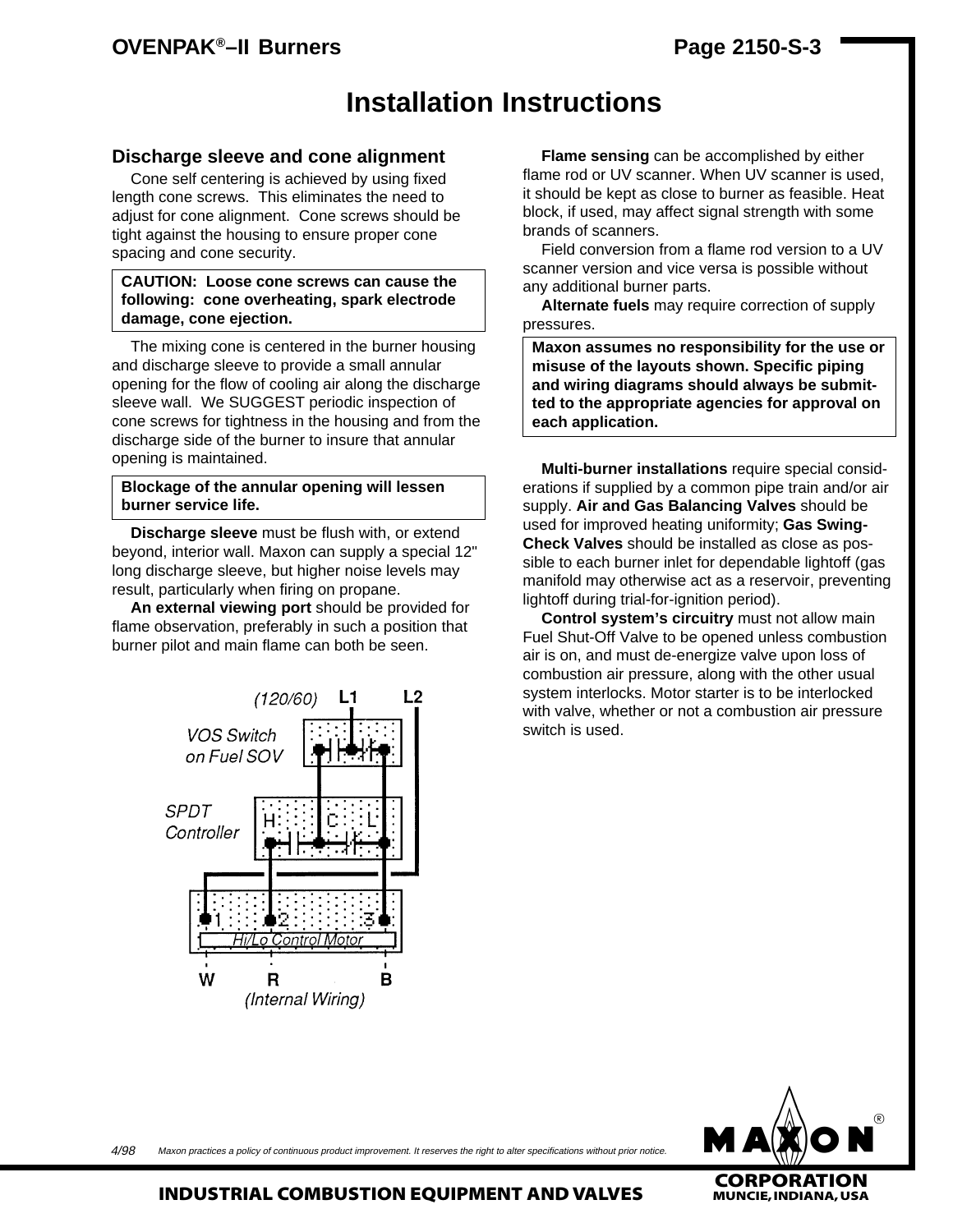# **Installation Instructions**

## **Installation of control motor mounting bracket**

Model 425, 435, 445, 487, EB-4, EB-5, EB-6 and EB-7 OVENPAK®-II Burners require the control motor mounting bracket to be installed as follows, based on the type of control motor being used.

To mount the bracket, follow the procedure outlined below.

- 1. Determine which holes to use:
	- All Barber Coleman control motors use the holes stamped with the number 2.
	- All Honeywell Modutrol control motors use the holes stamped with the number 3.

Both holes are located on the same side as the operating shaft elliptical hole. Refer to Figure 2 below.

- 2. Mount the control motor bracket with two M6X20 hex head screws so the chosen holes align with the bolt flanges located above the operating shaft.
- 3. Attach the stand off spacers between the control motor bracket and the burner with two M6X80 hex head bolts. Mount the bolts through the narrow slots located below holes 2 and 3. Refer to Figures 1 and 2.





Maxon practices a policy of continuous product improvement. It reserves the right to alter specifications without prior notice.

**MUNCIE, INDIANA, USA INDUSTRIAL COMBUSTION EQUIPMENT AND VALVES**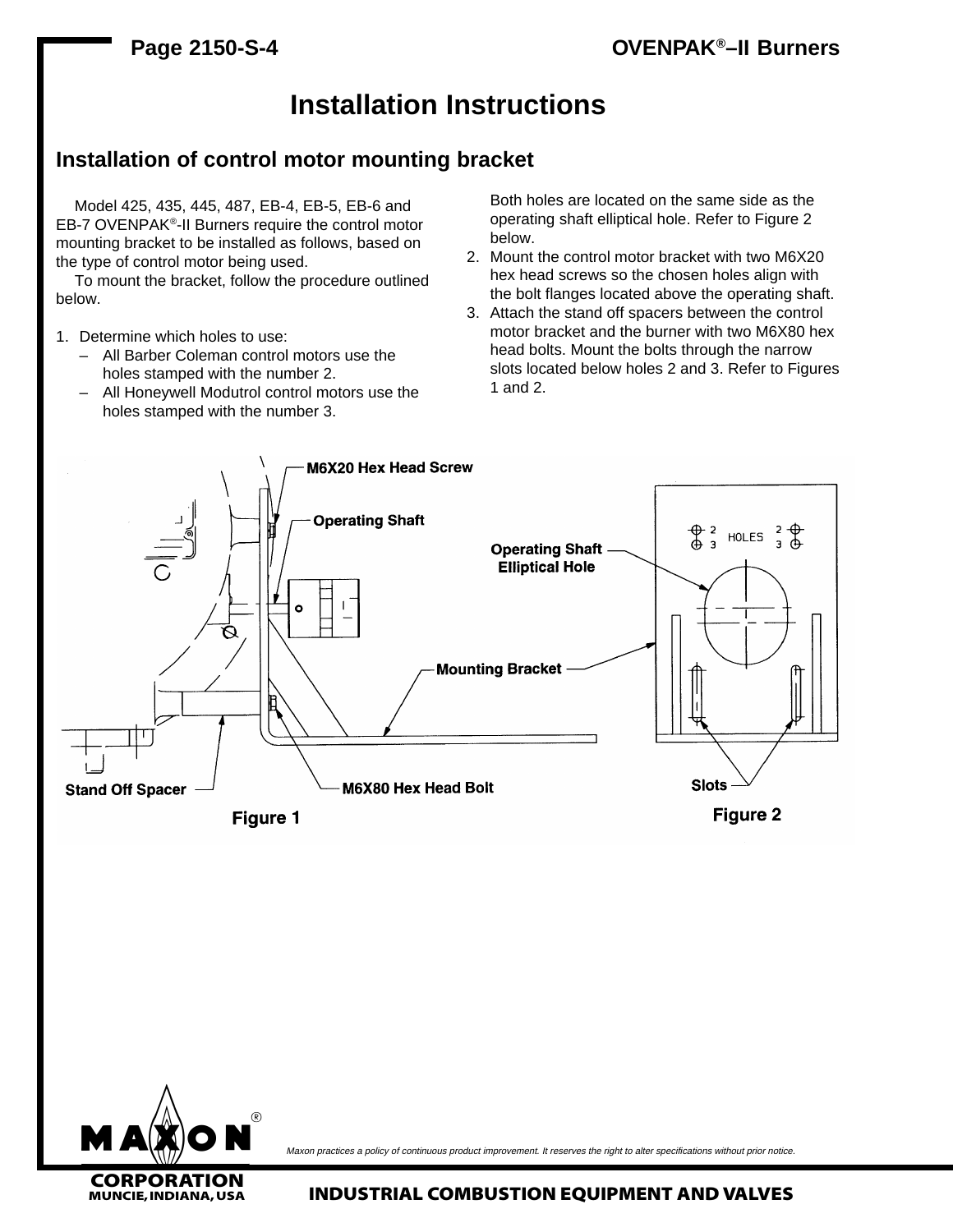## **OVENPAK®–II Burners**

# **Start-Up Instructions**

**Read complete instructions before proceeding**, and familiarize yourself with all the system's equipment components. Verify that your equipment has been installed in accordance with the original manufacturer's current instructions.

**CAUTION: Initial adjustment and light-off should be undertaken only by trained and experienced personnel familiar with combustion systems, with control/safety circuitry, and with knowledge of the overall installation. Instructions provided by the company and/or individuals responsible for the manufacture and/or overall installation of complete system incorporating Maxon burners take precedence over these provided by Maxon. If Maxon instructions conflict with any codes or regulations, contact Maxon Corporation before attempting start-up.**

### **For initial OVENPAK®-II Burner start-up:**

- 1. **Close all burner fuel valves and cocks.** Make preliminary adjustments to fuel gas regulators. Remove pilot and main gas regulator's adjusting screw covers. Turn adjusting screw down (clockwise) to approximately mid-position. Close pilot gas adjustable orifice screw by turning in clockwise until it stops. (Do not over-tighten.) Then back out the adjustable orifice (counter-clockwise) approximately 2-3 turns.
- 2. **Check all electric circuitry.** Verify that **all** control devices and interlocks are operable and functioning within their respective settings/ranges. Be sure all air and gas manifolds are tight and that test ports are plugged if not being used.
- 3. **Check that all duct and chamber dampers are properly positioned** and locked into operating positions.
- 4. **Disconnect the automatic control motor's coupler** from the OVENPAK® -II Burner's shaft by loosening the set screw and sliding the coupler halves apart and removing the rubber coupler. Make sure that the coupler fingers will rotate without hitting.

For Model EB-MRV Burners, the connecting linkage on the separate control valve must be similarly loosened and disconnected. Refer to specific adjusting procedures relating to control valve adjustment in Maxon catalog.

**Initial start-up adjustment should only be accomplished during a manual burner control mode.**

5. **Start all system-related fans and blowers.** Check for proper motor rotation and impeller direction. Verify that all control interlocks are working. Allow air handling equipment to run for adequate purge of your manifolds and combustion chamber plenums. With main gas shut off, manually advance burner to high fire position so that air only flows through burner and combustion chamber.

**CAUTION: Do not by-pass control panel timers typically controlling sequential operations.**

### **For EB OVENPAK®-II Burners only (step 6)**

6. **Verify differential air pressure.** With combustion air blower on, **all** volume air fans operating, and burner at high fire position, connect a manometer between the air test connection on backplate of OVENPAK® -II Burner and your combustion chamber static pressure test connection. This will give a **direct** differential air pressure reading.





Maxon practices a policy of continuous product improvement. It reserves the right to alter specifications without prior notice. 4/98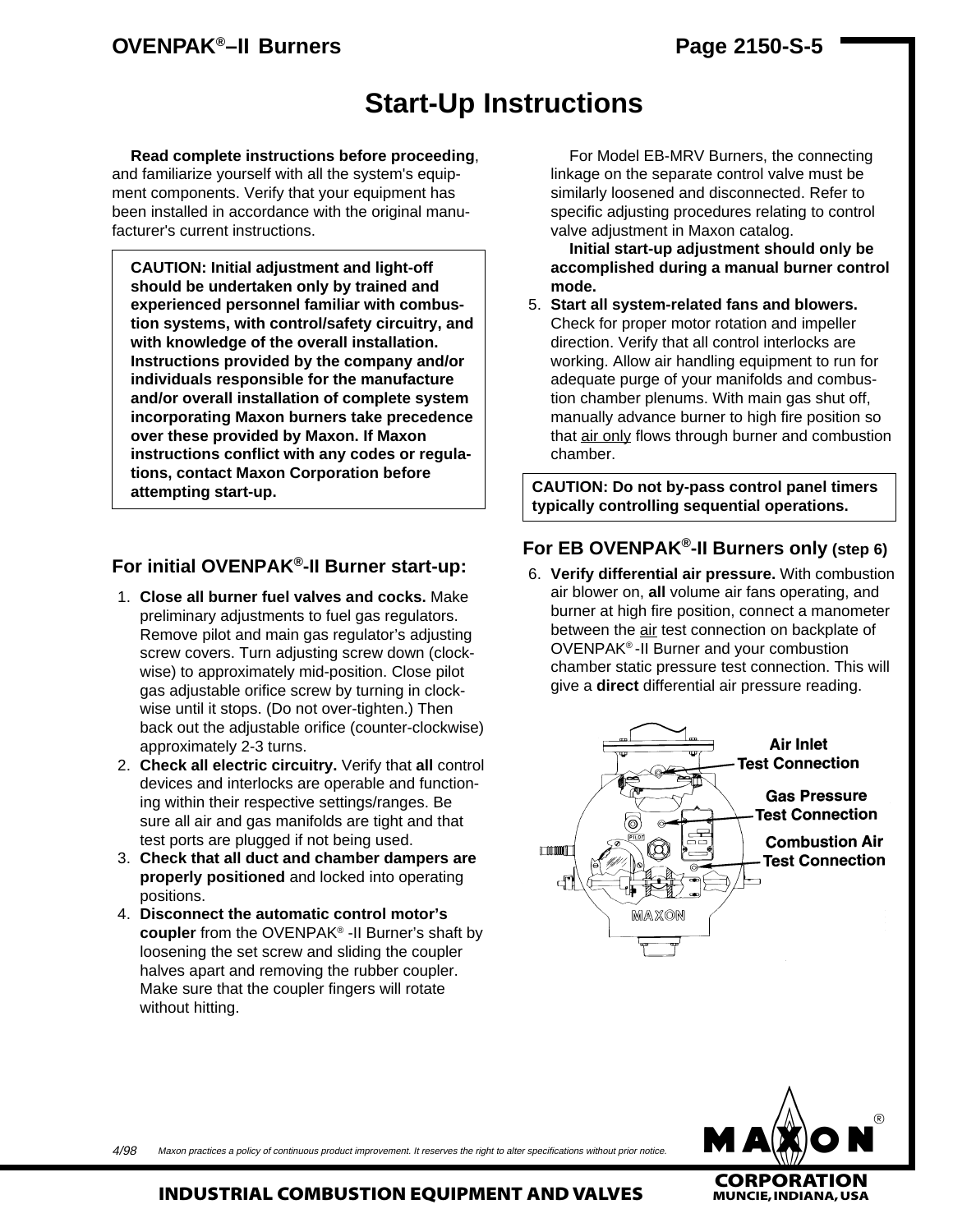# **Start-Up Instructions**

Determine your differential air pressure reading by taking an additional reading with manometer connected between the burner's **air** pressure test port and atmosphere with the burner at high fire position, fuel valves closed, and all air handling systems running. Subtract the combustion chamber static pressure obtained above from this air pressure reading to give you **differential air pressure reading.** The differential air pressure setting determines the burner's capacity and performance capabilities.

- 7. **Determine the required differential gas pressure** using this differential air pressure reading obtained from step 6. If your combustion chamber does not have a static pressure test connection, then you must measure combustion chamber static pressure by connecting a manometer between the **gas** pressure test port on the burner's backplate and to atmosphere with the burner at low fire position, fuel valves closed, and all air handling systems running. High fire pressures are provided in Maxon product line catalog literature and/or read data stamped into burner nameplate.
- 8. **Verify that spark ignitor is properly positioned** and lines up with the appropriate dimensions required for your specific burner. (Refer to appropriate Maxon catalog specification table.) Check that spark ignitor arcs at the end of your properly positioned ignitor.
- 9. **Return burner control valve (or crank) to low fire position** when purge of system is complete.
- 10. **Open main and pilot gas cocks,** then attempt spark ignition to light pilot while slowly turning pilot gas regulator spring clockwise and/or adjustable orifice screw counter-clockwise to increase fuel flow. Repeat procedure as necessary until pilot ignites as air might have to be bled out of fuel supply lines before reliable pilot flame is established. Pilot gas regulator should normally be set for as low a pressure as possible, using fuller opening of pilot gas adjustable orifice (if used).
- 11. **After ignition, adjust pilot flame** for good stable flame shape. A rule of thumb is that any pilot over a tennis ball size is probably too large. This assumes you have visual access to the pilot flame. If this is not possible, then adjust pilot to give the strongest and most stable flame signal

through your flame safety circuit. This signal strength can be read with a micro-amp meter. The signal strength (or range) will be determined by the specific type of flame safeguard instrument you have with your burner system.

12. **Re-check pilot ignition** by closing pilot gas cock or otherwise causing pilot outage. Re-light and refine pilot gas adjustment as necessary to get ignition within a second or two. The flame safeguard relays should now power your main fuel Shut-Off Valve(s).

**CAUTION: After completing steps above, recheck all interlocking safety components and circuitry to prove that they are properly installed, correctly set, and fully operational. If in doubt, shut the system down, close pilot cock and contact responsible individual before proceeding further.**

- 13. **Establish main flame.** With burner at low fire position, back out main gas pressure regulator adjusting screw (counter-clockwise) to get lowest outlet pressure possible. Open all manual fuel shut-off valves (automatic fuel shut-off valve should already be open) so gas flows to burner inlet. There should be little, if any, change in flame appearance. **Turn main regulator adjusting screw** in (clockwise) to obtain outlet pressure of about 4"-6" wc higher than combustion chamber pressure (2"-4" wc for propane, considerably higher for some EB versions). Main flame should now appear larger than pilot-only flame.
- 14. **Establish high fire setting** by slowly moving burner toward high fire position while observing gas pressure at burner gas test connection. Refine main gas regulator adjustment as necessary to provide correct differential pressure (gauge to combustion chamber, see step 7) at high fire. If pressure cannot be adjusted low enough, a different regulator or regulator spring may be necessary, or a limiting orifice valve (such as Maxon's Series "BV") should be added. Do not, however, exceed 4" wc pressure drop between regulator outlet and burner inlet.



Maxon practices a policy of continuous product improvement. It reserves the right to alter specifications without prior notice.

**INDUSTRIAL COMBUSTION EQUIPMENT AND VALVES**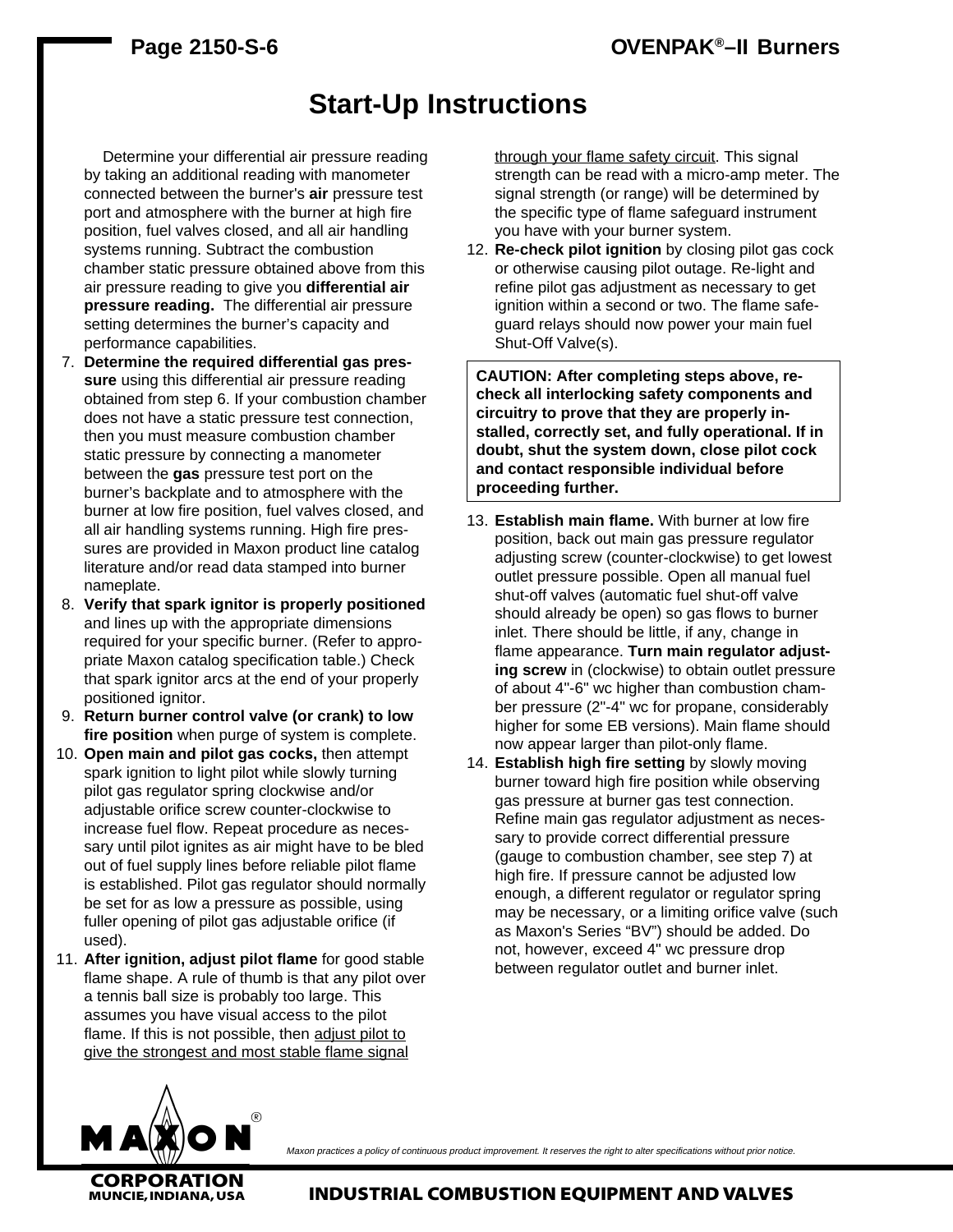## **OVENPAK®–II Burners**

## **Page 2150-S-7**

# **Start-Up Instructions**

**CAUTION: If burner(s) go out, close shut-off valve or shut main gas cock at once. Return to minimum setting, re-light pilots if necessary, then turn main gas on again. Check carefully that every burner is lit before proceeding.**

**Cycle burner from minimum to maximum** and refine adjustment, if necessary.

**For operation with interrupted pilot** (as recommended), shut off pilots and cycle burner from minimum to maximum and back several times to verify the flame is maintained.

15. **When burner performance is satisfactory** and stable throughout the firing range, reconnect control motor.

**With interrupted pilot,** it may be necessary to set control for somewhat higher than minimum burner setting to permit hold-in of flame detection system without pilot.

**CAUTION: Internal drive mechanism within the control motor may be damaged if linkage is adjusted so as to cause binding with burner in high or low fire position.**

- 16. **Re-check differential gas pressure** with unit at operating temperature. Refine high fire setting if necessary, considering differential pressure, flame length, and appearance. Natural gas flame should normally be predominantly clear blue but possibly with semi-luminous tips. Dust or contaminants in the air stream may affect flame appearance.
- 17. **Plug all test connections not in use to avoid dangerous fuel leakage.** Replace equipment cover caps and tighten linkage screws.

18. **Check out overall system operation** by cycling through light-off at minimum, interrupting pilot, and allowing temperature control system to cycle burner from minimum to maximum and return. **Recheck all safety system interlocks** for proper setting and operation.

**NOTE:** Typical gas firing control sequence for Maxon burner is provided only as a guide. Instructions provided by complete system manufacturer incorporating Maxon burners take precedence.

#### **For gas firing OVENPAK®-II Burner**

#### **Light-off: Shut-down:**

- 1. Close cocks, shut-off valve(s) 1. Close main &
- 2. Verify burner at low fire pilot gas cocks
- 3. Start recirculating/exhaust fans 2. Keep combustion
- 4. Start burner blower air blower running
- 5. Purge at least 4 air changes after shut-down long
- 6. Open pilot & main gas cocks enough to allow
- burner to cool

**WARNING: Test every UV installation for dangerous spark excitation from ignitors and other possible sources of direct or reflected UV radiation. Use only gas-tight scanner connections.**

19. **Before system is placed into full service, instruct operator personnel** on proper start-up operation with shut-down of system, establishing written instructions for their future reference.



Maxon practices a policy of continuous product improvement. It reserves the right to alter specifications without prior notice. 4/98